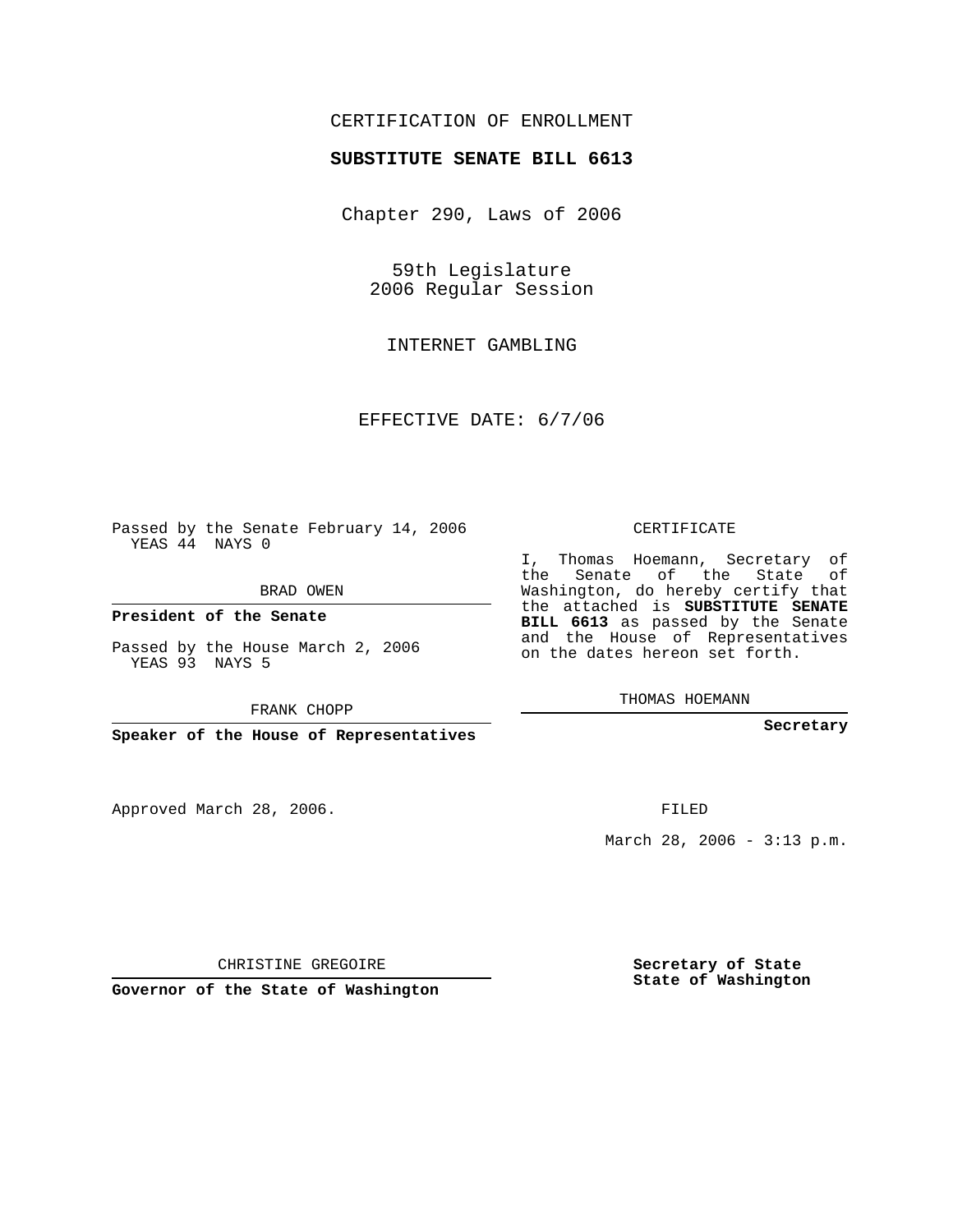## **SUBSTITUTE SENATE BILL 6613** \_\_\_\_\_\_\_\_\_\_\_\_\_\_\_\_\_\_\_\_\_\_\_\_\_\_\_\_\_\_\_\_\_\_\_\_\_\_\_\_\_\_\_\_\_

\_\_\_\_\_\_\_\_\_\_\_\_\_\_\_\_\_\_\_\_\_\_\_\_\_\_\_\_\_\_\_\_\_\_\_\_\_\_\_\_\_\_\_\_\_

Passed Legislature - 2006 Regular Session

**State of Washington 59th Legislature 2006 Regular Session**

**By** Senate Committee on Labor, Commerce, Research & Development (originally sponsored by Senators Prentice, Keiser, Kline, Rasmussen and Shin)

READ FIRST TIME 02/03/06.

 AN ACT Relating to reaffirming and clarifying the prohibition against internet and certain other interactive electronic or mechanical devices to engage in gambling; amending RCW 9.46.240 and 67.70.040; and creating a new section.

BE IT ENACTED BY THE LEGISLATURE OF THE STATE OF WASHINGTON:

 NEW SECTION. **Sec. 1.** It is the policy of this state to prohibit all forms and means of gambling, except where carefully and specifically authorized and regulated. With the advent of the internet and other technologies and means of communication that were not contemplated when either the gambling act was enacted in 1973, or the lottery commission was created in 1982, it is appropriate for this legislature to reaffirm the policy prohibiting gambling that exploits such new technologies.

 **Sec. 2.** RCW 9.46.240 and 1991 c 261 s 9 are each amended to read as follows: Whoever knowingly transmits or receives gambling information by telephone, telegraph, radio, semaphore, the internet, a 18 telecommunications transmission system, or similar means, or knowingly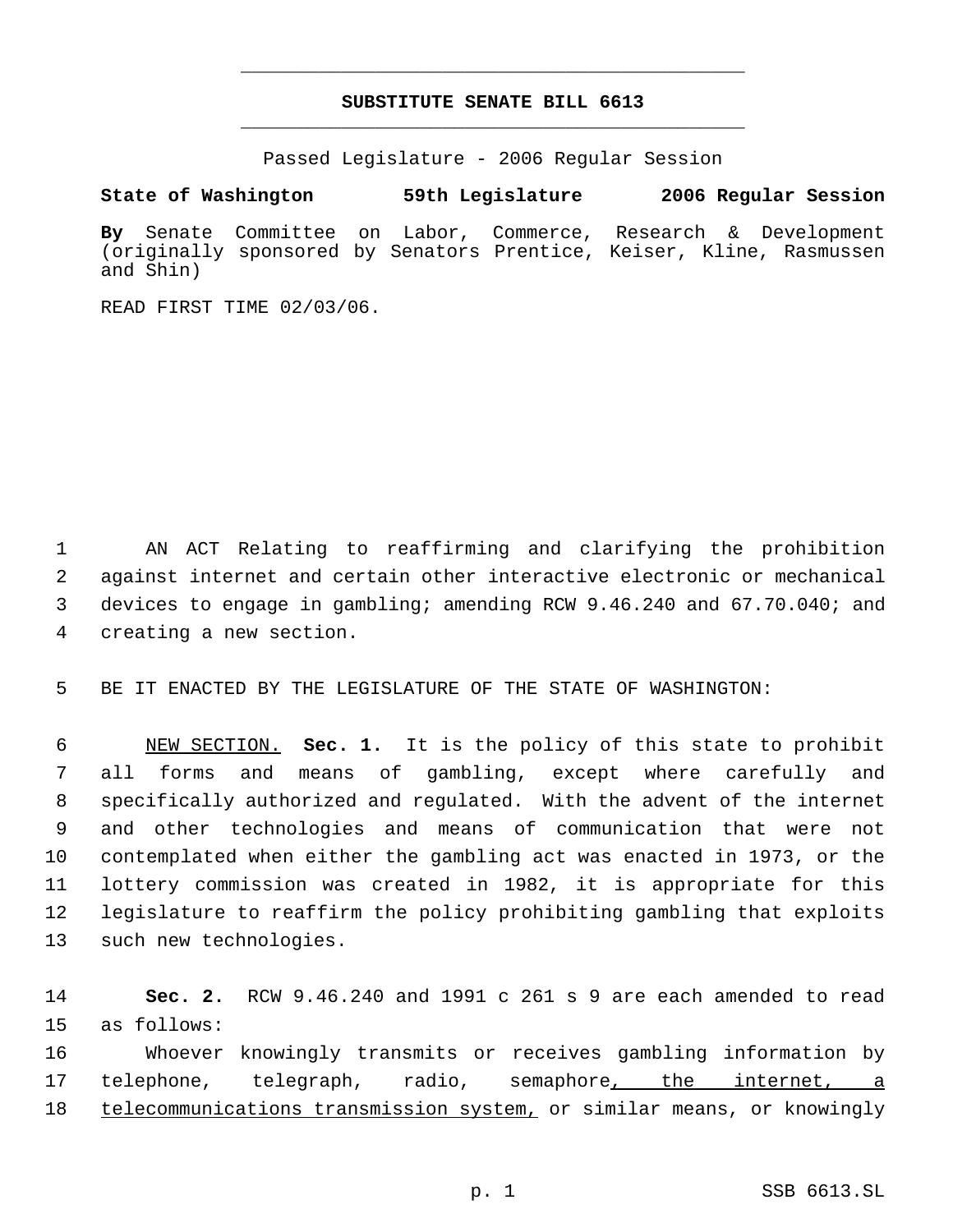installs or maintains equipment for the transmission or receipt of 2 gambling information shall be guilty of a ((gross misdemeanor)) class 3 C felony subject to the penalty set forth in RCW 9A.20.021((÷ 4 PROVIDED, HOWEVER, That)). However, this section shall not apply to such information transmitted or received or equipment installed or maintained relating to activities authorized by this chapter or to any act or acts in furtherance thereof when conducted in compliance with 8 the provisions of this chapter and in accordance with the rules ((and 9 regulations)) adopted ((pursuant thereto)) under this chapter.

 **Sec. 3.** RCW 67.70.040 and 1994 c 218 s 4 are each amended to read as follows:

The commission shall have the power, and it shall be its duty:

13 (1) To ((promulgate such)) adopt rules governing the establishment and operation of a state lottery as it deems necessary and desirable in order that such a lottery be initiated at the earliest feasible and practicable time, and in order that such lottery produce the maximum amount of net revenues for the state consonant with the dignity of the state and the general welfare of the people. Such rules shall include, but shall not be limited to, the following:

 (a) The type of lottery to be conducted which may include the 21 selling of tickets or shares, but such tickets or shares may not be sold over the internet. The use of electronic or mechanical devices or video terminals which allow for individual play against such devices or terminals shall be prohibited. An affirmative vote of sixty percent of 25 both houses of the legislature is required before offering any game allowing or requiring a player to become eligible for a prize or to 27 otherwise play any portion of the game by interacting with any device or terminal involving digital, video, or other electronic 29 representations of any game of chance, including scratch tickets, pull- tabs, bingo, poker or other cards, dice, roulette, keno, or slot machines. Approval of the legislature shall be required before entering any agreement with other state lotteries to conduct shared games;

 (b) The price, or prices, of tickets or shares in the lottery; (c) The numbers and sizes of the prizes on the winning tickets or shares;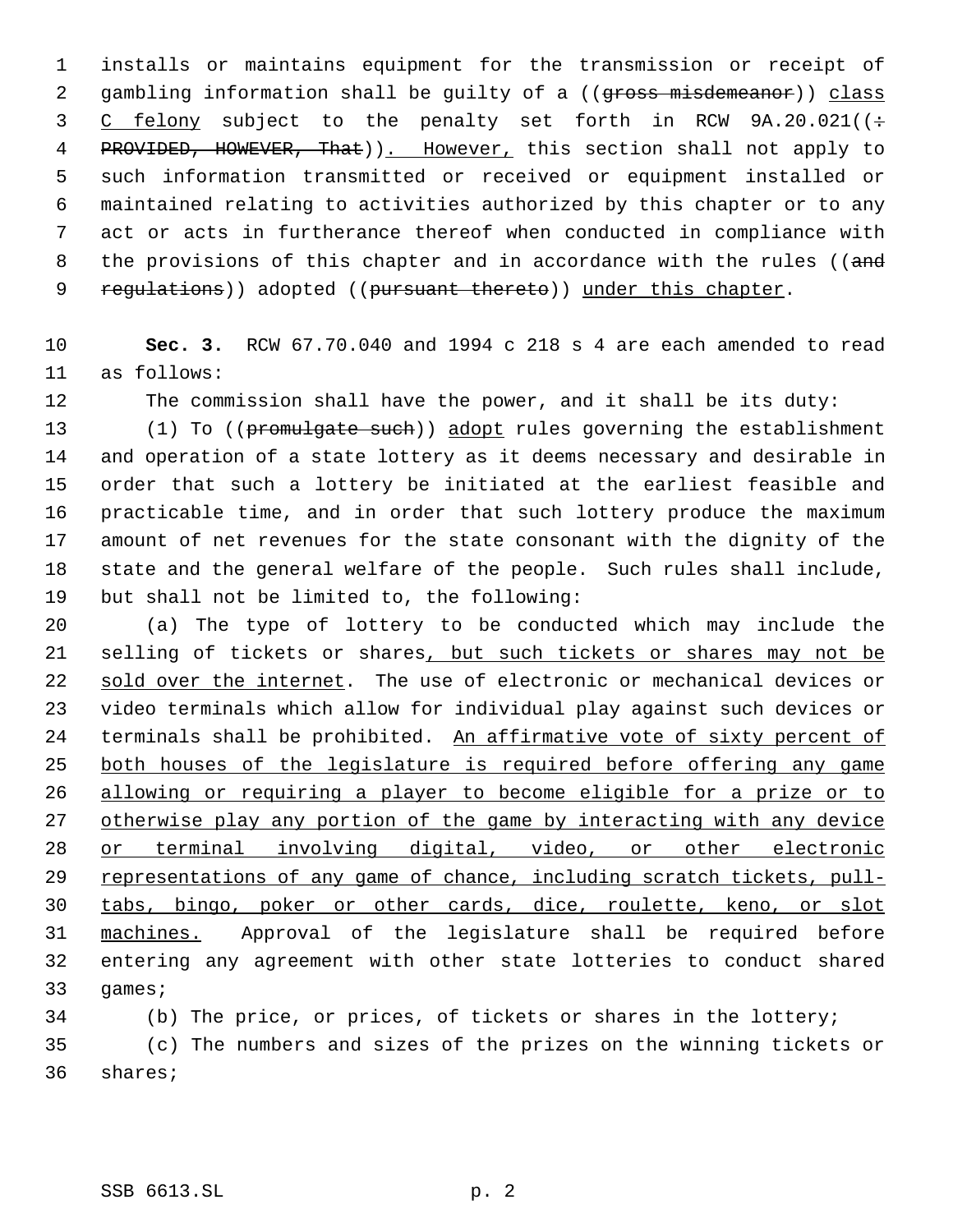1 (d) The manner of selecting the winning tickets or shares, except 2 as limited by (a) of this subsection;

 (e) The manner and time of payment of prizes to the holder of winning tickets or shares which, at the director's option, may be paid in lump sum amounts or installments over a period of years;

 (f) The frequency of the drawings or selections of winning tickets or shares. Approval of the legislature is required before conducting any on-line game in which the drawing or selection of winning tickets 9 occurs more frequently than once every twenty-four hours;

 (g) Without limit as to number, the type or types of locations at which tickets or shares may be sold;

12 (h) The method to be used in selling tickets or shares, except as 13 limited by (a) of this subsection;

 (i) The licensing of agents to sell or distribute tickets or shares, except that a person under the age of eighteen shall not be 16 licensed as an agent;

 (j) The manner and amount of compensation, if any, to be paid licensed sales agents necessary to provide for the adequate availability of tickets or shares to prospective buyers and for the 20 convenience of the public;

 (k) The apportionment of the total revenues accruing from the sale of lottery tickets or shares and from all other sources among: (i) The payment of prizes to the holders of winning tickets or shares, which shall not be less than forty-five percent of the gross annual revenue from such lottery, (ii) transfers to the lottery administrative account created by RCW 67.70.260, and (iii) transfer to the state's general fund. Transfers to the state general fund shall be made in compliance with RCW 43.01.050;

 (l) Such other matters necessary or desirable for the efficient and economical operation and administration of the lottery and for the convenience of the purchasers of tickets or shares and the holders of winning tickets or shares.

 (2) To ensure that in each place authorized to sell lottery tickets or shares, on the back of the ticket or share, and in any advertising or promotion there shall be conspicuously displayed an estimate of the probability of purchasing a winning ticket.

 (3) To amend, repeal, or supplement any such rules from time to time as it deems necessary or desirable.